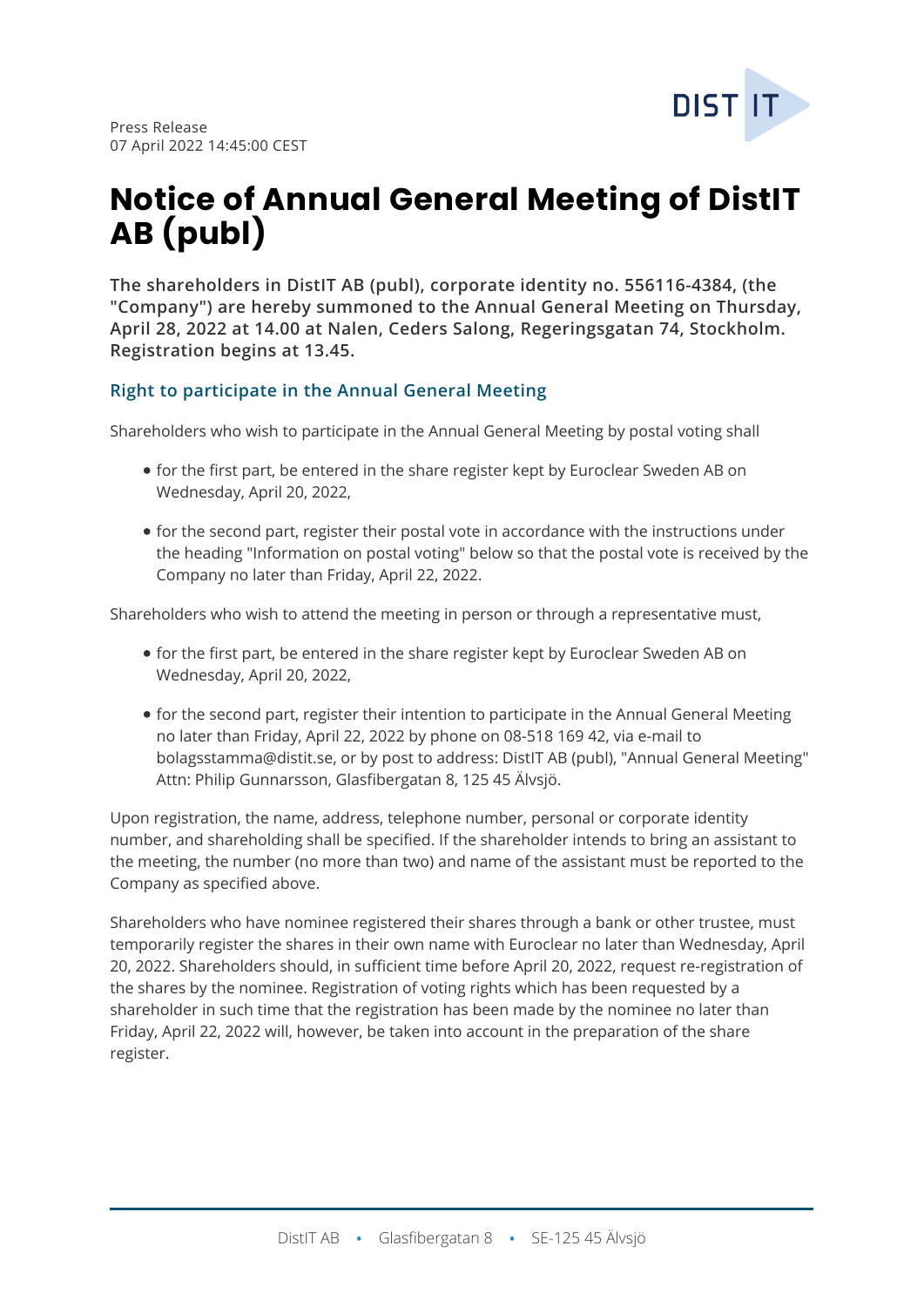## **Postal voting information**

Shareholders who do not wish to attend the Annual General Meeting may choose to exercise their voting rights at the meeting by voting in advance, so-called postal voting, according to the statutes of the Company. On the Company's website **[www.distit.se/sv/investerare](http://www.distit.se/sv/investerare/bolagsstammor/) [/bolagsstammor/](http://www.distit.se/sv/investerare/bolagsstammor/)** there is a link to the digital postal voting form that shall be used for postal voting.

Completed and signed postal voting forms shall be submitted electronically via the web link specified on the Company's website **[www.distit.se/sv/investerare/bolagsstammor/](http://www.distit.se/sv/investerare/bolagsstammor/)** and shall be received by the Company no later than Thursday, April 21, 2022.

The shareholder may not submit instructions other than to mark one of the answer alternatives specified in the form. If the shareholder has supplied the form with special instructions or conditions, or changed or made additions to the pre-printed text, the postal vote is invalid. Further instructions and conditions can be found in the postal voting form and at **[www.distit.se](http://www.distit.se/sv/investerare/bolagsstammor/) [/sv/investerare/bolagsstammor/](http://www.distit.se/sv/investerare/bolagsstammor/)**.

## **Power of attorney**

Shareholders who are represented by a proxy on-site at the general meeting or who postal votes by proxy shall issue a written and dated power of attorney signed by the shareholder, and which on the day of the meeting may not be more than five years old. If the power of attorney has been issued by a legal entity, a certified copy of the registration certificate or equivalent authorization documentation, indicating the authorized signatory, shall be appended. Power of attorney forms are available on the Company's website www.distit.se/sv/investerare /bolagsstammor/ and are sent free of charge to the recipient of the shareholders who request it and state their postal address or e-mail address.

The original power of attorney and, if applicable, a certified copy of the registration certificate or equivalent authorization documentation shall be brought to the general meeting. A copy of the power of attorney with related authorization documentation shall be sent to the Company together with the notification to the general meeting.

#### **Personal information**

Personal information relating to shareholders taken from the share register, notification to the general meeting and information on proxies and assistants will be used for registration, preparation of the voting list for the general meeting and, where applicable, the minutes of the meeting. Personal data is handled in accordance with the Data Protection Regulation (Regulation (EU) 2016/679 of the European Parliament and of the Council). For further information on the Company's handling of personal data and your rights, see the Company's website, www.distit.se under the heading "http://distit.se/sv/om-distit/hantering-av-personuppgifter/" (which can be found under the section "About DistIT" and the heading "Handling of personal data").

#### **Proposed agenda**

- 1. Opening of the Annual General Meeting
- 2. Election of the Chair of the general meeting
- 3. Establishment and approval of the voting list
- 4. Approval of the agenda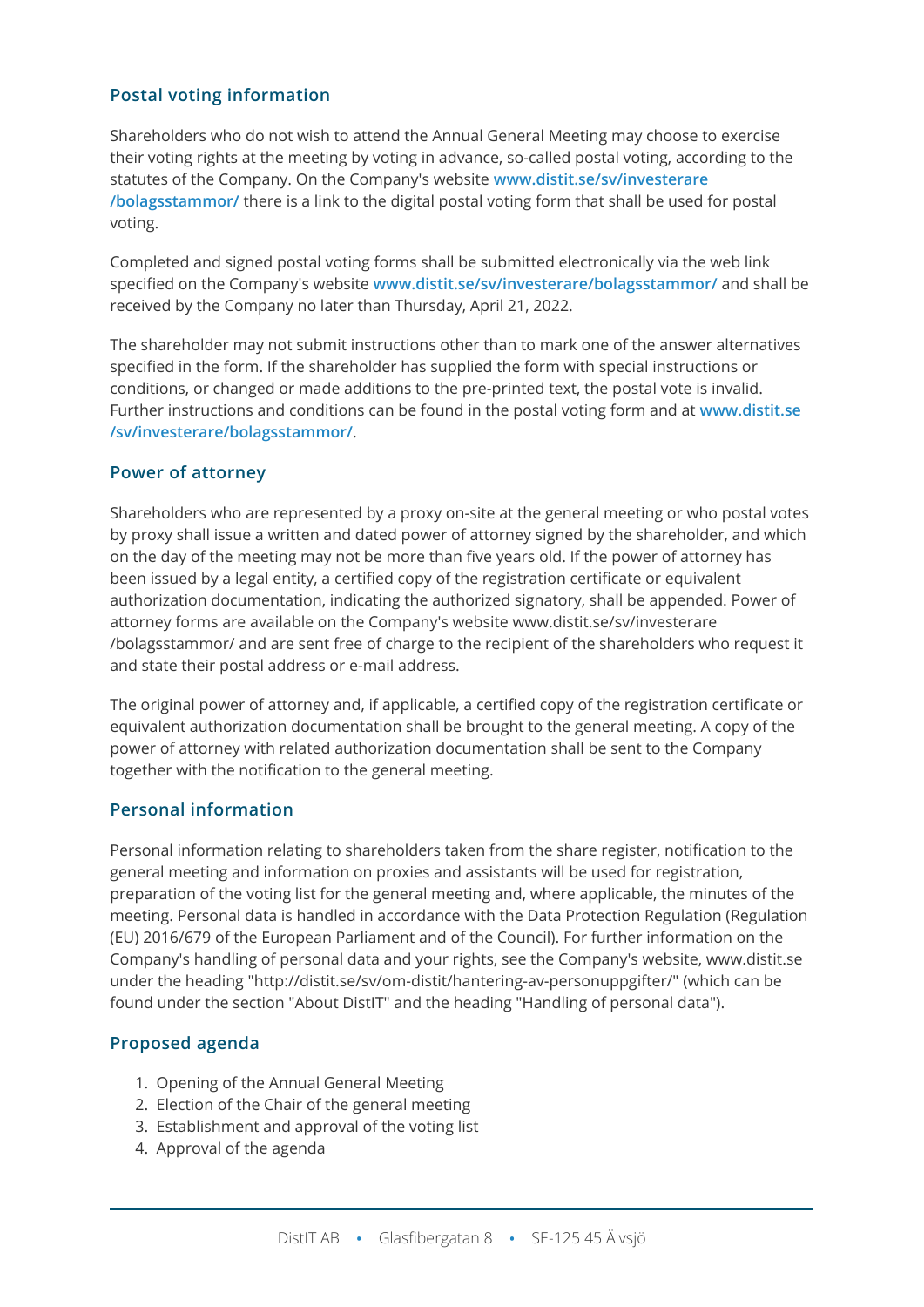- 5. Election of one or two adjusters
- 6. Determination of whether the Annual General Meeting has been duly convened
- 7. The CEO's statement
- 8. Presentation of the annual report and the auditor's report, as well as the consolidated accounts and the consolidated auditor's report
- 9. Resolution on
	- a. the adoption of the income statement and balance sheet, as well as the consolidated income statement and consolidated balance sheet
	- b. the appropriation of profit or loss according to the approved balance sheet
	- c. the discharge from liability for the board members and the CEO
- 10. Presentation of the Nomination Committee's work and proposals
- 11. Resolution on the number of board members and auditors
- 12. Resolution on the board and auditor fees
- 13. Election of board members
- 14. Election of Chair of the Board
- 15. Election of auditor
- 16. Resolution on the principles for the Nomination Committee
- 17. Resolution on guidelines for remuneration to senior executives
- 18. Resolution for incentive programs and the issue of subscription warrants 2022/2025:1-6
- 19. Resolution on the authorization for the Board to issue shares
- 20. Resolution on the authorization to register resolutions determined by the Annual General Meeting
- 21. Closing of the Annual General Meeting

## **Proposal for resolutions**

For information on the Nominaton Committee's composition and work prior to the 2022 Annual General Meeting, please refer to - "The Nomination Committee's proposals and remarks to the Annual General Meeting of DistIT AB (publ)", which can be found on the Company's website, **[www.distit.se](http://www.distit.se/)**.

## *Item 2. Election of the Chair of the general meeting*

The Nomination Committee proposes that Stefan Charette be appointed Chair of the Annual General Meeting.

## *Item 9 a. Resolution regarding adoption of income statement and balance sheet and the group income statement and the consolidated balance sheet*

The Board of Directors proposes that the income statement and balance sheet as well as the consolidated income statement and the consolidated balance sheet shall be approved by the Annual General Meeting.

## *Item 9 b. Resolution on appropriation of profit or loss according to the approved balance sheet*

The Board of Directors and the CEO propose that the Annual General Meeting resolves on an ordinary dividend of SEK 2.00 per share for the financial year 2021.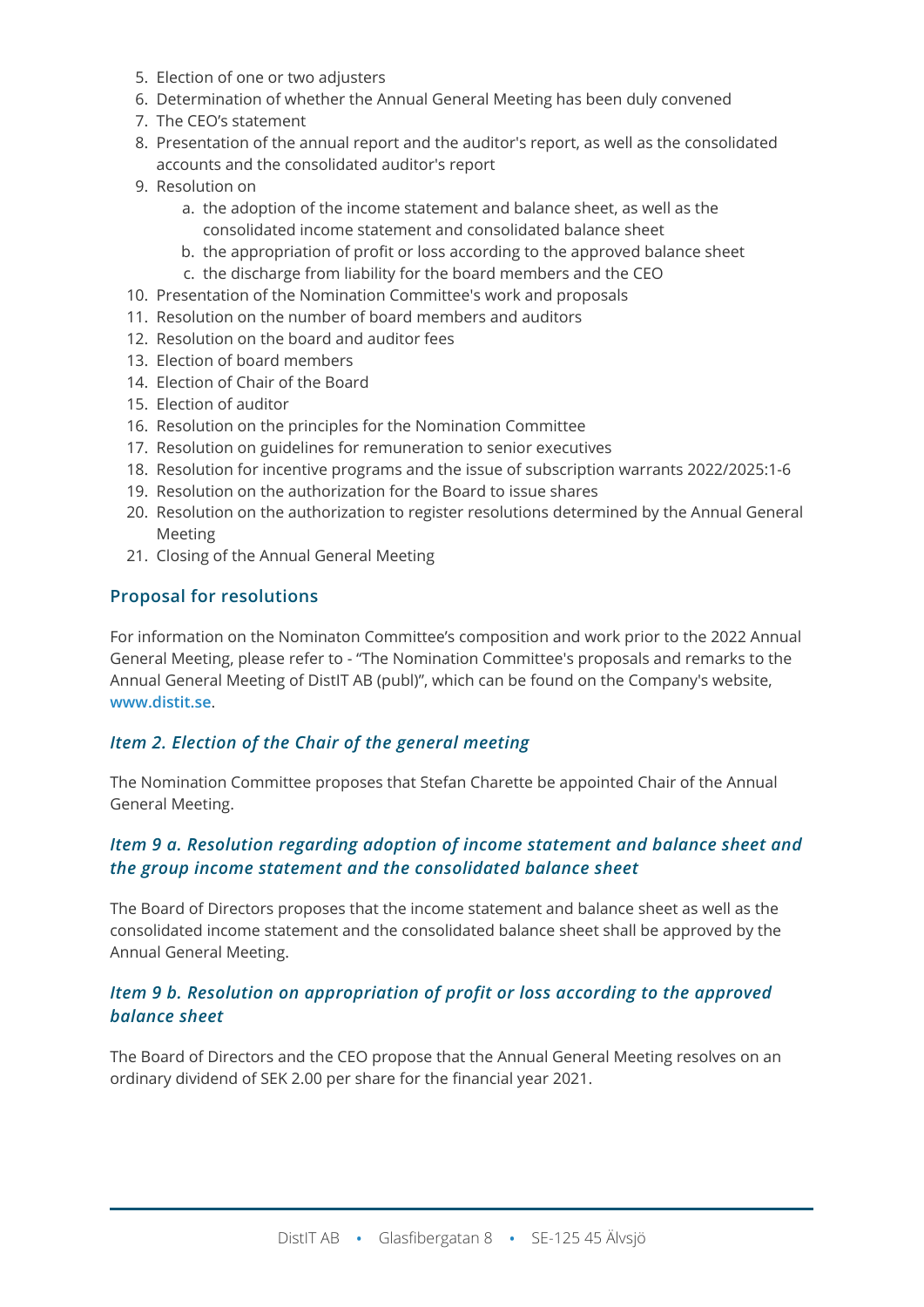The Board of Directors is authorized to set a record date for the right to receive dividends. If the Annual General Meeting resolves in accordance with the proposal, the Board of Directors intends to set a record date that falls during the third quarter of 2022.

# *Item 9 c. Resolution on discharge from liability for the board members and the CEO*

It is proposed that all board members and the CEO shall be granted discharge from liability.

The following people have been board members of the Company during the financial year 2021: Stefan Charette, Jonas Mårtensson, Charlotte Hansson, Anders Bladh and Mikael Nilsson.

Robert Rosenzweig has been the CEO of the Company during the financial year 2021.

## *Item 10. Presentation of the Nomination Committee's work*

The Chair of the Nomination Committee, Daniel Nyhrén, will give a brief oral presentation of the Nomination Committee's work at the Annual General Meeting. In other respects, reference is made to the Nomination Committee's proposal and remarks on how the Nomination Committee's work has been conducted, which can be found on the Company's website, **[www.](http://www.distit.se/) [distit.se](http://www.distit.se/)**.

## *Item 11. Resolution on the number of board members and auditors*

The Nomination Committee proposes that the Board of Director shall consist of five board members, and that no deputy board members shall be appointed.

The Nomination Committee proposes, on the recommendation of the Company's Board of Directors, that the number of auditors, for the period until the end of the next Annual General Meeting, shall be one, with one registered auditing company with one principal auditor and no deputy auditor.

## *Item 12. Resolution on the board and auditor fees*

The Nomination Committee proposes a total maximum fee of SEK 1 075 000 (previous year SEK 1 075 000) which is distributed as follows:

- Chair of the Board: SEK 375 000 (previous year SEK 375 000)
- Other members who are not employed in the Group: 175 000 SEK per member (previous year 175 000).

Fees shall not be paid for committee work as no such work takes place, but is handled by the Board of Directors in its entirety.

The Nomination Committee proposes that any work in addition to ordinary board work shall take place on market terms and be agreed directly between the Company and the member concerned. This procedure has also been applied in previous years, and the extent of these consulting fees is reported separately in the annual report.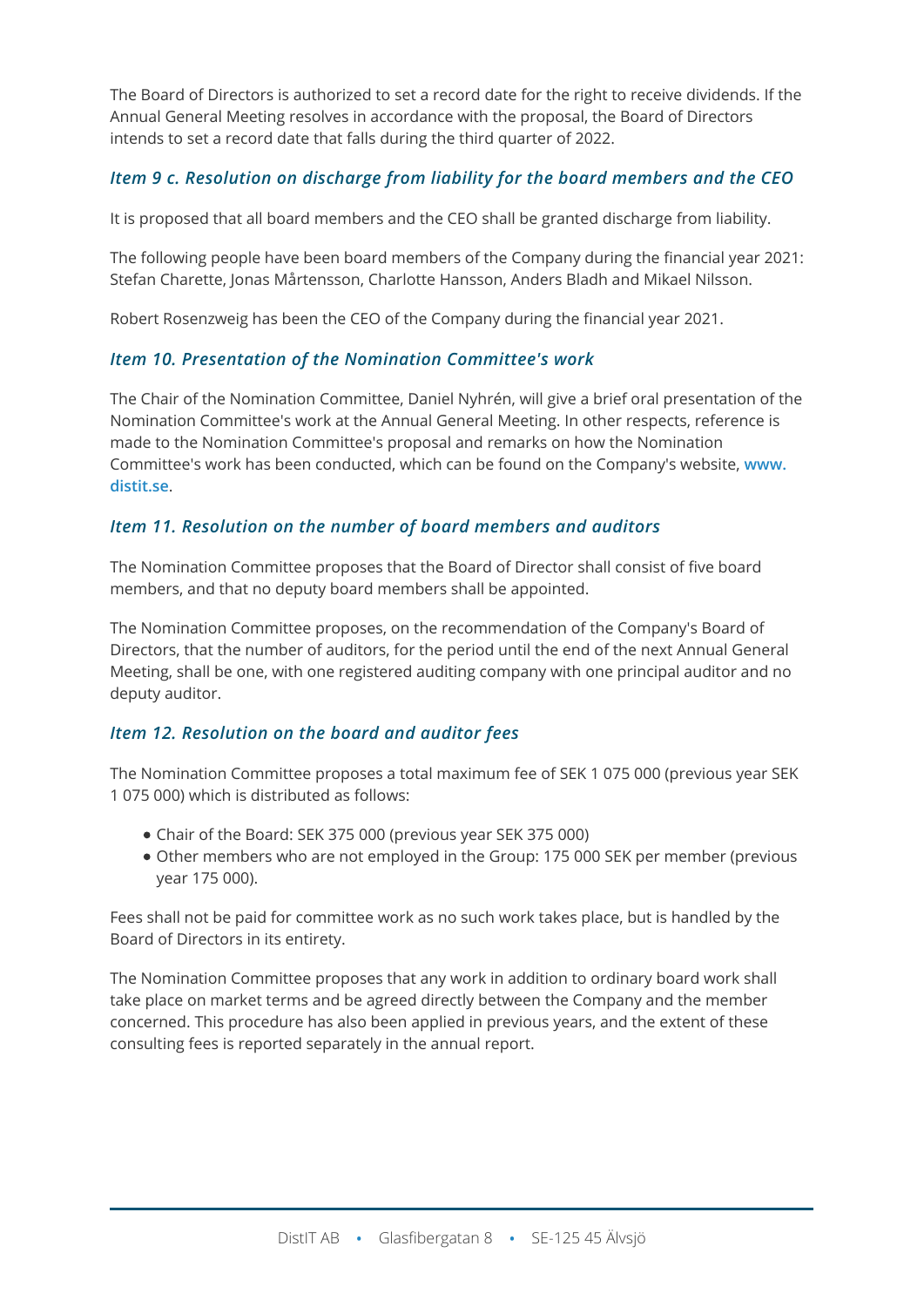Fees to the auditor are proposed to be paid in accordance with reported and approved costs.

## *Item 13. Election of board members*

For the period until the end of the Annual General Meeting to be held during the next financial year, the Nomination Committee proposes the re-election of Stefan Charette, Charlotte Hansson, Mikael Nilsson and Anders Bladh, and the new election of Per Kaufmann as board members.

Jonas Mårtensson has informed the Nomination Committee that he is not available for reelection.

A presentation of current and proposed members can be found in the Company's annual report 2021 and on the Company's website. The Nomination Committee's complete proposal, remarks and motivation, as well as how the Nomination Committee's work has been conducted, can also be found on the Company's website.

## *Item 14. Election of Chair of the Board*

The Nomination Committee proposes that Stefan Charette be elected Chair of the Board.

## *Item 15. Election of auditor*

The Nomination Committee proposes, following a recommendation from the Company's Board of Directors, re-election of the registered auditing company Grant Thornton Sweden AB as the Company's auditor for the period until the end of the Annual General Meeting to be held during the next financial year. Grant Thornton Sweden AB has announced that if the Annual General Meeting resolves in accordance with the Nomination Committee's proposal, the authorized public accountant Therése Utengen will continue as the principal auditor.

#### *Item 16. Resolution on the principles for the Nomination Committee*

The Nomination Committee does not propose any changes to the principles for the Nomination Committee's assignment and how the Nomination Committee shall be appointed, which were adopted by the Annual General Meeting the previous year. The proposal means that the following principles are adopted to apply to the Nomination Committee prior to the Annual General Meeting 2023.

The Chair of the Board shall, on an annual basis, no later than October 15, convene the four largest shareholders in terms of votes or owners representing the four largest groups of owners in the Company, who then have the right to appoint one member each to the Nomination Committee. If any of the four largest shareholders or groups of owners waive their right to appoint a member to the Nomination Committee, the next shareholder or group of owners shall be given the opportunity to appoint a member to the Nomination Committee, until the tenth largest owner/owner configuration and all owners/owner configurations who represent more than 5% of the Company's shares have been consulted. If fewer than four members could be recruited via this procedure, the Nomination Committee may consist of at least two people. In addition, the Chair of the Board shall be appointed as a member of the Nomination Committee.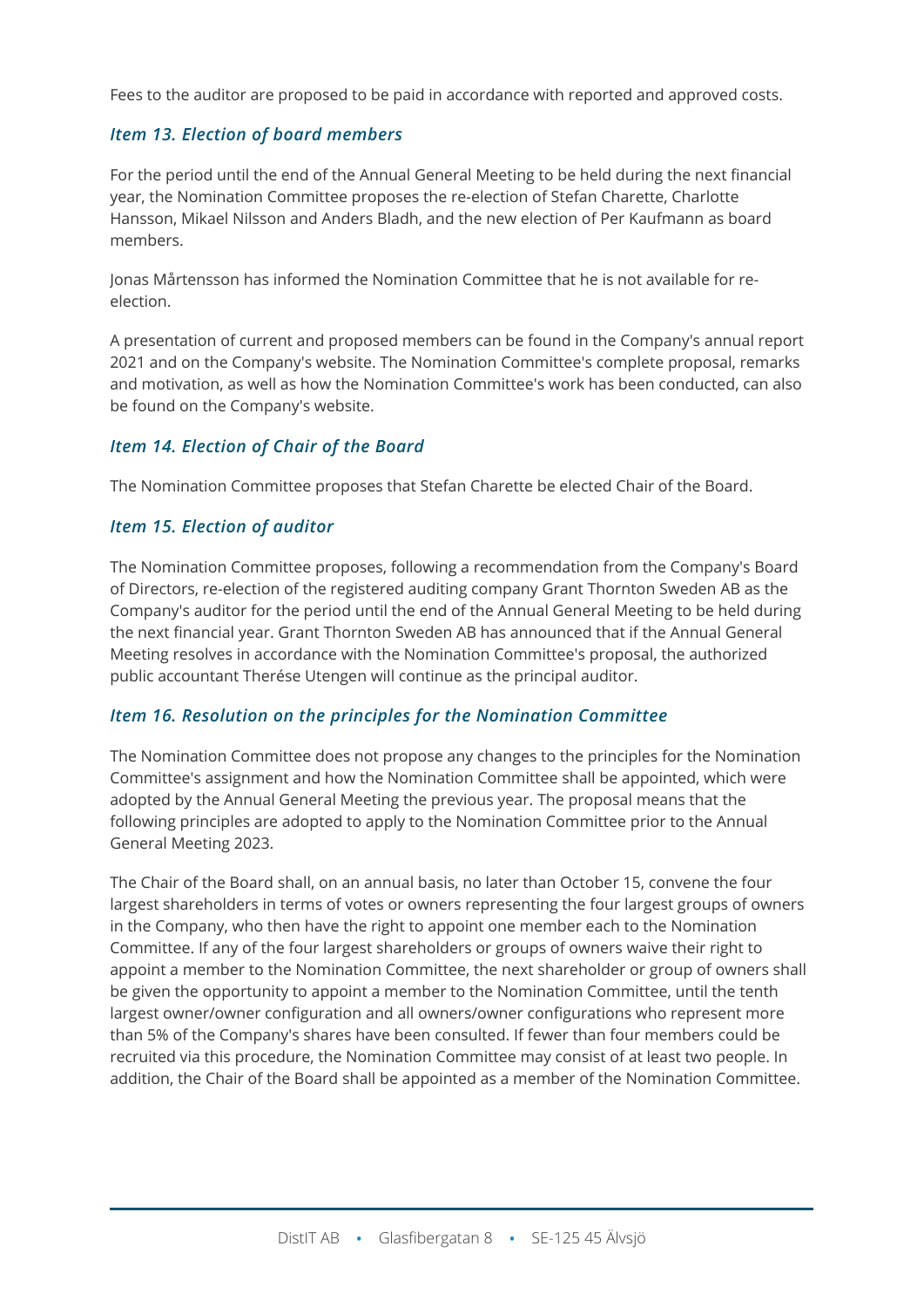If a member leaves the Nomination Committee prematurely, a new member shall, if possible, be appointed by the same shareholder. If the said shareholders waive their right to appoint a member to the Nomination Committee, the next largest shareholder, who has not already appointed a member to the Nomination Committee, shall be given the opportunity to appoint a member to the Nomination Committee. Changes in the Nomination Committee shall be announced immediately.

The CEO or another person from the company management shall not be a member of the Nomination Committee. The Chair of the Board convenes the first meeting of the Nomination Committee. An owner representative shall be appointed Chair of the Nomination Committee. The Nomination Committee's term of office extends until a new Nomination Committee has been appointed. The composition of the Nomination Committee shall be announced no later than six months before each Annual General Meeting.

The Nomination Committee shall be established, on an annual basis, based on shareholder statistics from Euroclear Sweden AB as of August 31 and other reliable ownership information provided to the Company at this time. If significant changes occur in the ownership structure after the establishment of the Nomination Committee, the composition of the Nomination Committee may also be changed in accordance with the principles above, alternatively, the Chair of the Nomination Committee may propose co-opting to the Nomination Committee. Changes in the Nomination Committee shall be announced immediately.

The Nomination Committee shall prepare and submit proposals to the Annual General Meeting for the election of the Chair of the Board and other members to the Company's Board of Directors, board fees divided between the Chair and other members and any remuneration for committee work, election of and fees to the auditor, resolutions on principles for appointing the Nomination Committee, and proposal for the Chair at the Annual General Meeting.

The Nomination Committee shall also evaluate the members of the Board of Directors, its Chair, and how the Board's work is perceived and conducted, for example through interviews with the Board's members and Chair. In interviews with the Board's members, the Chair of the Company shall not be included in order to ensure transparency. Relevant parts of the conclusions from the board evaluation shall be communicated to the Chair of the Company, but in such a way that the views of individual members, in particular concerning the Chair of the Company and the board's work, cannot, as far as possible, be traced to individual members.

Fees shall not be paid to the members of the Nomination Committee. The Nomination Committee shall have the right, following approval by the Chair of the Board, to incur the Company with costs for, for example, recruiting consultants and travel expenses, or other costs necessary for the Nomination Committee to be able to fulfill its charge.

In connection with its charge, the Nomination Committee shall forward certain information to the Company so that the Company can fulfill its information obligations.

Principles for the Nomination Committee's charge and how the Nomination Committee shall be appointed apply to each Nomination Committee until the Annual General Meeting resolves an amendment thereof.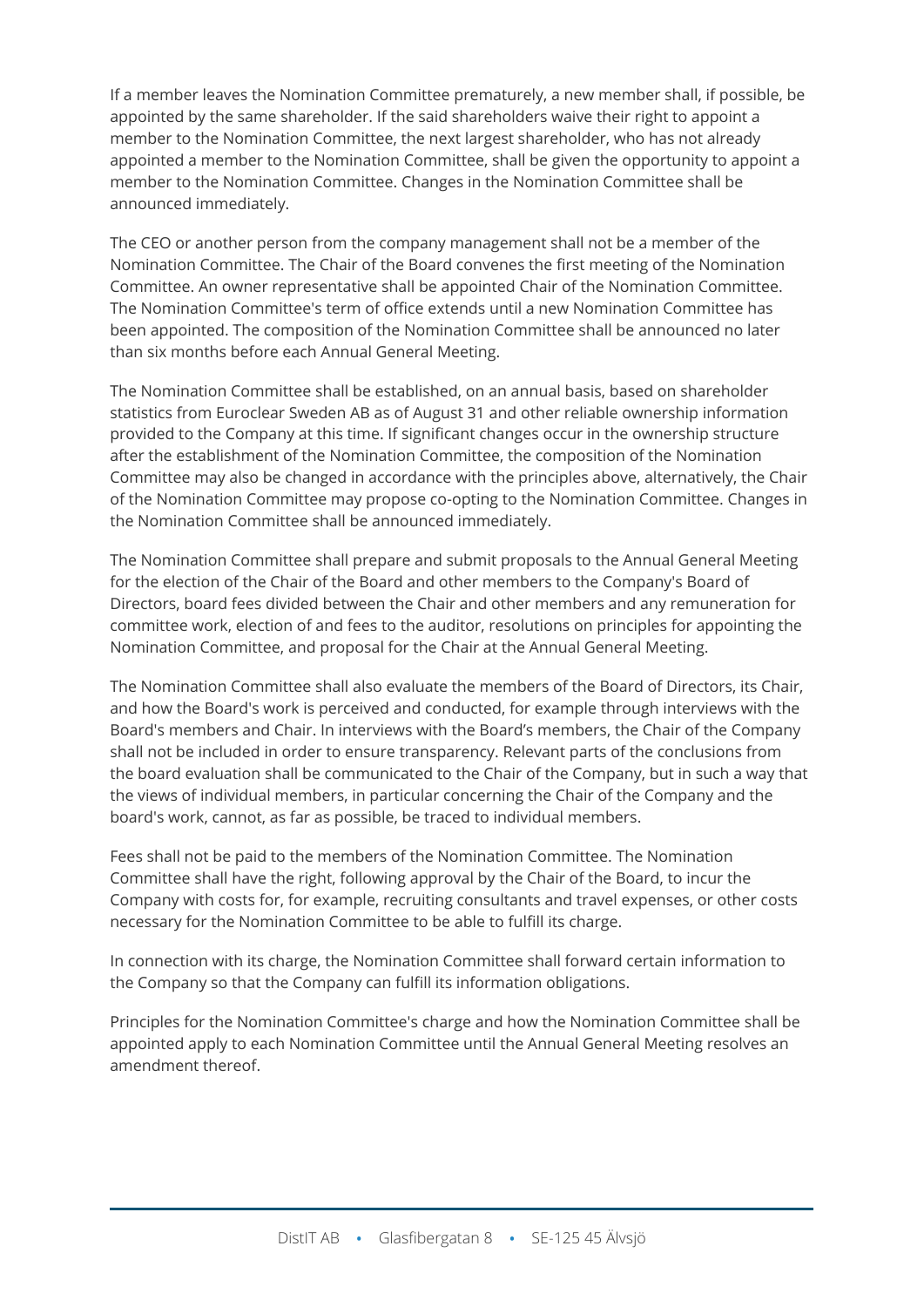## *Item 17. Resolution on guidelines for remuneration to senior executives*

The Board proposes that the Annual General Meeting adopt the following guidelines for determining salaries and other remuneration to board members (refers to remuneration in addition to board fees, e.g., consulting fees), the CEO, Deputy CEO (if applicable), and the CEO of each of the subsidiaries and other persons in the Company's management. The guidelines shall be applied to remuneration that is agreed, and changes that are made to already agreed remunerations, after the guidelines have been adopted by the 2022 Annual General Meeting. The guidelines do not cover remunerations decided by the Annual General Meeting.

The Board shall, at least every four years, establish a proposal for new guidelines for remuneration to senior executives and submit the proposal for resolution at the Annual General Meeting.

#### *How the guidelines advance the Company's business strategy, long-term interests and sustainability*

The Company's business strategy is briefly as follows.

DistIT's business idea is to acquire, own and develop niche distributors of IT, mobility, consumer electronics, networking, data communication and AV products in the Nordic and Baltic countries. Companies within the DistIT Group deliver both B2B and B2C products to the IT and AV market in the Nordic and Baltic countries. The companies shall also develop and distribute EMV. DistIT has a value-creating strategy for its own branded labels that increases the relevance of customers and creates prerequisites for growth and profitability.

The DistIT Group's growth strategy consists of organic growth, acquisitions, and synergy opportunities. Organic growth within each company shall be achieved through continuous development of business models, a flexible organization and a careful analysis of the market's driving forces. Acquisitions of new companies shall strengthen the DistIT Group's offers and position, expand its geographical presence, or supplement the Group's customer base. Acquired companies must have leadership characterized by expertise and entrepreneurship, good earning capacity, and a proven business model. Synergy opportunities between the subsidiaries, both cost and market synergies in the DistIT Group, shall be identified and realized when the profit is greater than the coordination costs.

For further information on the Company's business strategy, see **[www.distit.se](http://www.distit.se/)**.

Successful implementation of the Company's business strategy and safeguarding of the Company's long-term interests, including its sustainability, require the Company to recruit and retain qualified employees. In order to do so, the Company must offer competitive and remuneration on market terms. These guidelines allow senior executives to be offered competitive overall remuneration.

The Company already has three long-term share-based incentive programs. These programs include the CEO and other senior executives and key personnel within the Group. The programs have been decided by the Annual General Meeting and are therefore not covered by these guidelines. For the same reason, the long-term share-based incentive program that the Board of Directors has proposed for the 2022 Annual General Meeting is also not covered. The program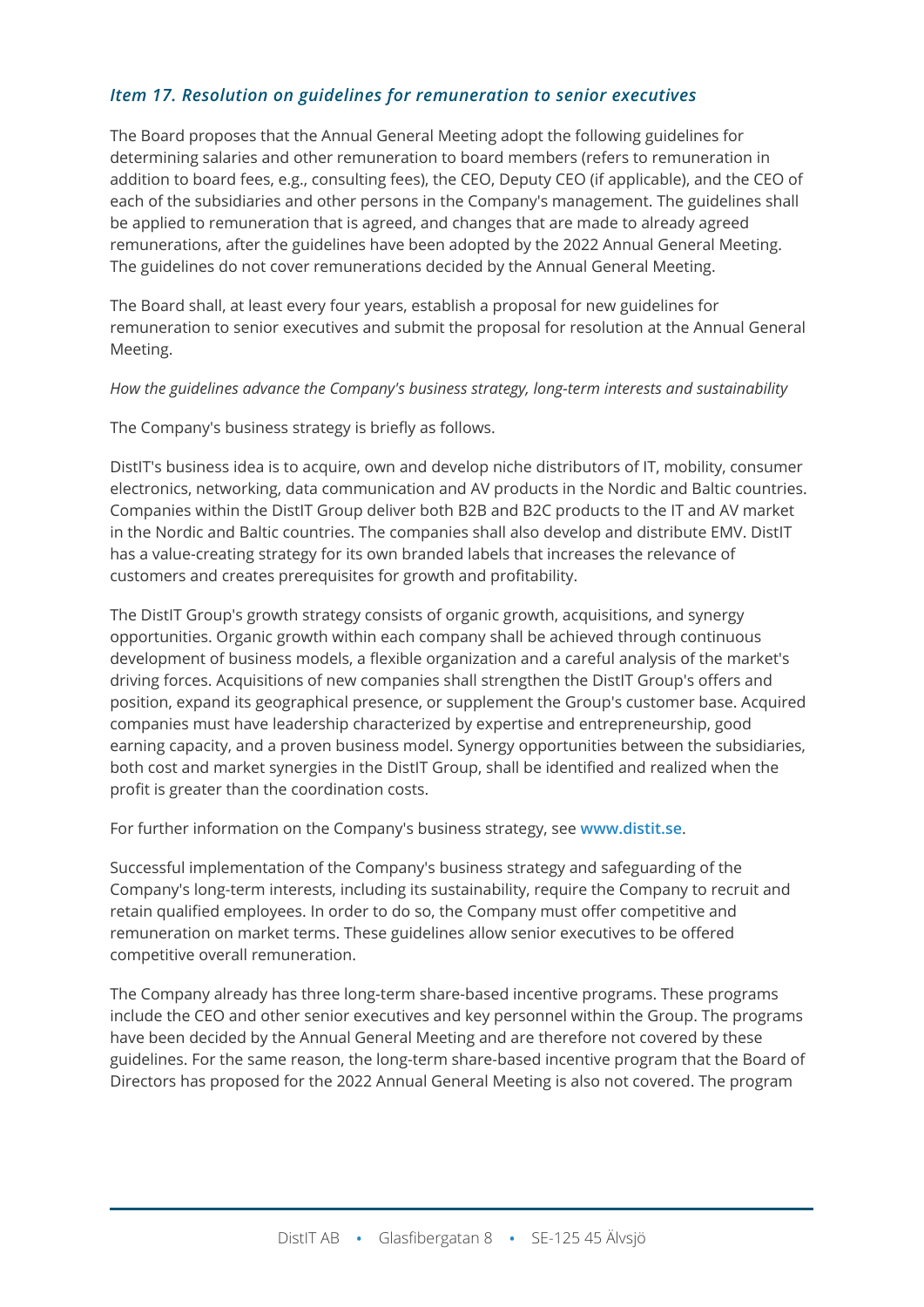includes the Company's CEO and some of the Group's senior executives. For more information about the program, including the criteria on which the outcome depends, see the Board of Directors' proposal to the Annual General Meeting for a resolution on the issue of warrants intended for incentive programs for senior executives.

Variable cash remuneration covered by these guidelines shall aim to promote the Company's business strategy and long-term interests, including its sustainability.

#### *The forms of remuneration, etc.*

The remuneration shall be on market terms and may consist of the following components: fixed cash salary, variable cash remuneration, pension benefits, life insurance, health insurance and other non-monetary benefits such as a company car. In addition - and independently of these guidelines - the Annual General Meeting may decide on, for example, share and share price related remuneration and incentive programs based on subscription warrants.

Fulfillment of criteria for payment of variable cash remuneration shall be measurable over a period of one year. The variable cash remuneration can amount to a maximum of 50 percent of the fixed annual cash salary. Furthermore, additional variable cash remuneration can be paid in exceptional circumstances as defined below.

For the CEO, pension benefits, including health insurance, shall be defined-contributions. Variable cash remuneration shall not be pensionable. The pension premiums for definedcontribution pensions can amount to a maximum of 35 percent of the fixed annual cash salary.

For other senior executives, pension benefits, including health insurance, shall be definedcontributions unless the executive is covered by a defined-benefit pension in accordance with mandatory collective agreement provisions. Variable cash remuneration shall be pensionable to the extent that this follows mandatory collective agreement provisions that are applicable to the executive. The pension premiums for defined-contribution pensions shall amount to a maximum of 35 percent of the fixed cash salary.

Other benefits may include, among other things, life insurance, health insurance and company cars. Such benefits may amount to a maximum of 19 percent of the fixed annual cash salary.

In terms of employment relationships that are subject to rules other than Swedish, in as far as this concerns pension benefits and other benefits, appropriate adjustments may be made to comply with such mandatory rules or established local practice, whereby the overall purpose of these guidelines shall as far as possible be met.

#### *Termination of employment*

The notice period shall be so long that the Company is given a reasonable time to recruit and train replacements, allowing restrictions that may follow from law. A notice period on the part of the executive of normally six months shall be deemed to meet this requirement. In the event of such termination, the executive shall not be entitled to severance pay. In the event of termination by the Company, the notice period may not exceed twelve months. Fixed cash salary during the notice period may not exceed an amount corresponding to the fixed cash salary for one year. Severance pay is not issued.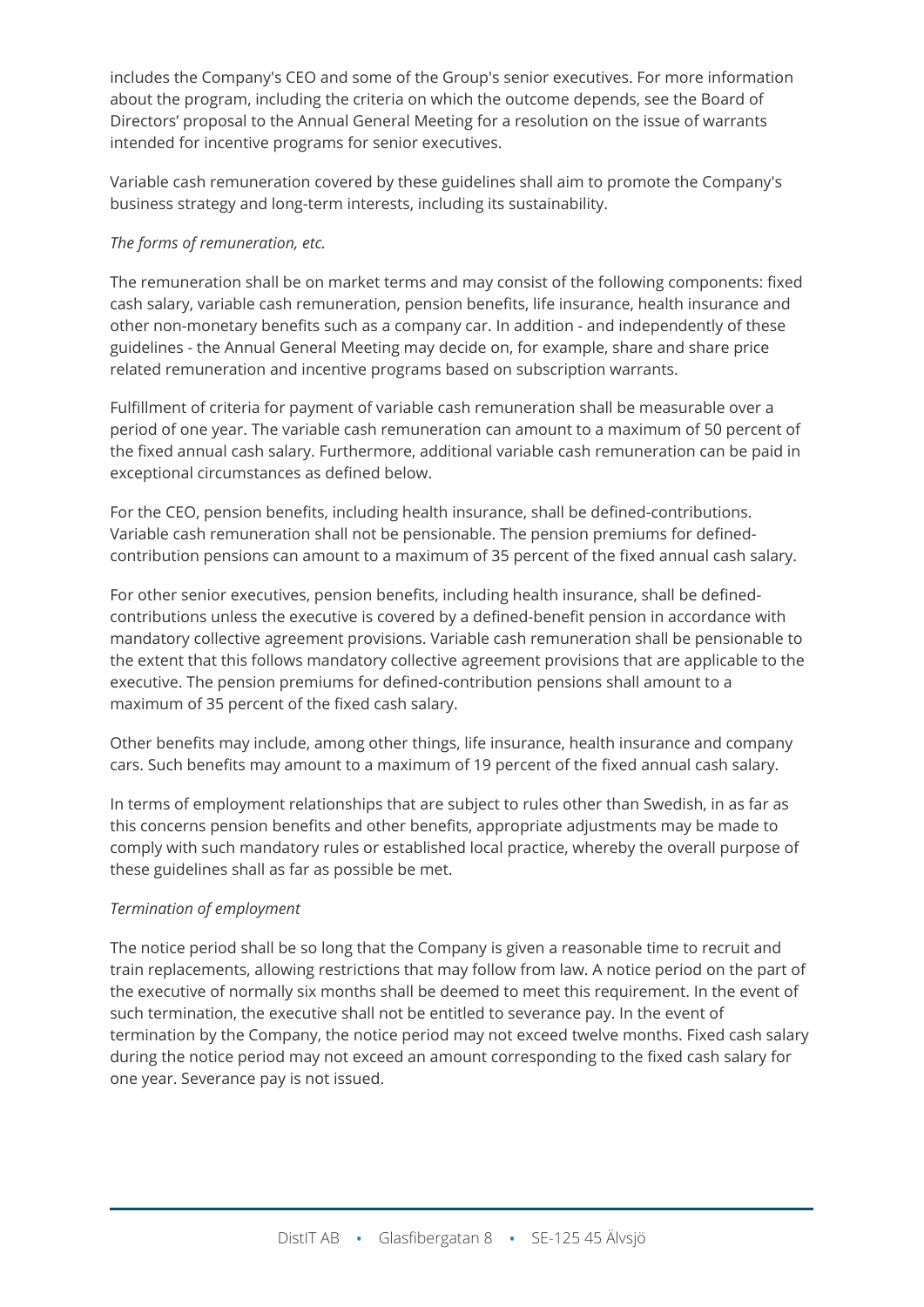In addition, remuneration may be paid for any commitment to restrict competition. Such remuneration shall compensate for any loss of income and shall only be paid to the extent that the previous executive is not entitled to severance pay. The remuneration shall amount to a maximum of 60 percent of the fixed cash salary at the time of termination, unless otherwise provided by mandatory collective agreement provisions, and shall be paid during the period of the commitment to restrict competition, which shall be a maximum of 24 months after termination of employment.

#### *Criteria for the distribution of variable cash remuneration, etc.*

Variable cash remuneration shall be linked to predetermined and measurable financial or nonfinancial criteria. They may also consist of individually adapted quantitative or qualitative goals. The criteria shall be formulated so that they promote the Company's business strategy and longterm interests, including its sustainability by, for example, maintaining a clear connection to the business strategy or promoting the executive's long-term development.

Additional variable cash remuneration may be paid in extraordinary circumstances, provided that such extraordinary arrangements are made only to promote the senior executives' participation in share-based incentive programs or otherwise promote co-ownership in the Company. Such remuneration shall not exceed an amount equivalent to 50 percent of the fixed annual cash salary and shall not be paid more than once a year and per individual. On specific occasions related to encouraging co-ownership in the Company, such as share-based incentive programs that cover longer periods than one year, the remuneration for an individual year may correspond to a maximum of 50 percent of the fixed annual cash salary, when implementing the program, multiplied by the number of years the incentive program runs, although with a maximum of 150 percent. Decisions on such remuneration shall be made by the Board of Directors.

The Board shall have the right, in accordance with law or agreement and with the restrictions that may follow therefrom, to fully or partially reclaim variable cash remuneration that has been paid on incorrect grounds.

When the measurable period for fulfillment of the criteria for payment of variable cash remuneration has ended, the extent to which the criteria have been met shall be assessed /determined. The Board of Directors is responsible for the assessment of variable cash remuneration to the CEO. With regard to variable cash remuneration to other executives, the CEO is responsible for the assessment. With regard to financial targets, the assessment shall be based on the most recently published financial information by the Company.

#### *Salary and employment conditions for employees*

In the preparation of the Board of Directors' proposal for these remuneration guidelines, salary and employment conditions for employees of the Company have been taken into account by including information on the employees' total income, the components of the remuneration and increase and growth rate over time, in the Board of Directors' basis of decision when assessing whether the guidelines and the limitations set out herein are reasonable.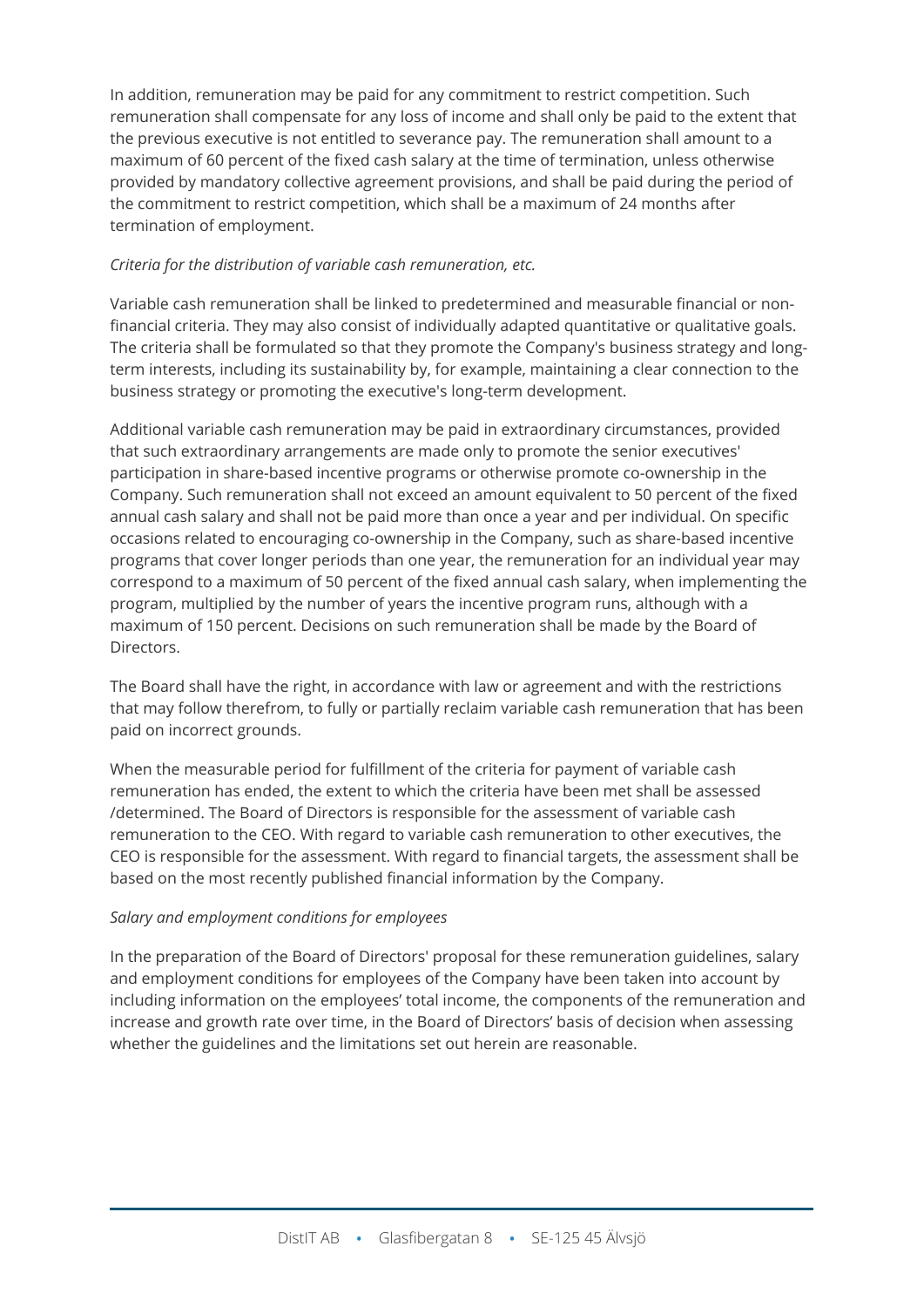The fixed salary shall be market-based and determined individually, and based on each individual's role, performance, results and responsibilities. As a general rule, a fixed salary shall be renewed once a year.

#### *The decision-making process for establishing, reviewing and implementing the guidelines*

The Board of Directors has decided not to appoint a special remuneration committee. The Board has found that it is more suitable that the entire Board performs this task. However, a board member who is part of the company management shall not participate in the work. The Board of Directors shall establish a proposal for new guidelines, at least every four years, and submit the proposal for resolution at the Annual General Meeting. The guidelines shall apply until new guidelines have been adopted by the Annual General Meeting. The Board shall also monitor and evaluate programs for variable remuneration for company management, the application of the guidelines for remuneration to senior executives as well as the current remuneration structures and compensation levels in the Company. The Company's auditor must submit a written and signed statement to the Board no later than three weeks before each Annual General Meeting on whether the guidelines have been followed. If the auditor is of the opinion that the guidelines have not been followed, an explanation is to be included in the statement. The CEO and other persons in the company management do not attend the Board's consideration of and decisions on remuneration-related issues, insofar as they are affected by the issues.

The revision of the guidelines proposed for the 2022 Annual General Meeting essentially means that it is made clear that additional variable cash remuneration can be paid in extraordinary circumstances in accordance with what is stated in the guidelines. In other respects, the guidelines mainly comply with the guidelines adopted by the 2020 Annual General Meeting. Shareholders have not submitted any comments on previous guidelines adopted at the 2020 Annual General Meeting.

#### *Consultancy fees to board members*

In cases where board members perform work in addition to the usual board work, the Board of Directors shall, under certain circumstances, be able to determine additional remuneration in the form of consulting fees.

#### *Deviations from guidelines*

The Board of Directors may decide to deviate from the guidelines by up to 10% of the stated guidelines in relation to variable remuneration and benefits if, in an individual case, there are special reasons for this, and a deviation is necessary to meet the Company's long-term interests, including its sustainability, or to ensure the Company's economic viability.

If such deviations take place, the Board of Directors shall report the reasons for the deviation at the next Annual General Meeting.

## *Item 18. Resolution for incentive programs and the issue of subscription warrants 2022/2025:1-6*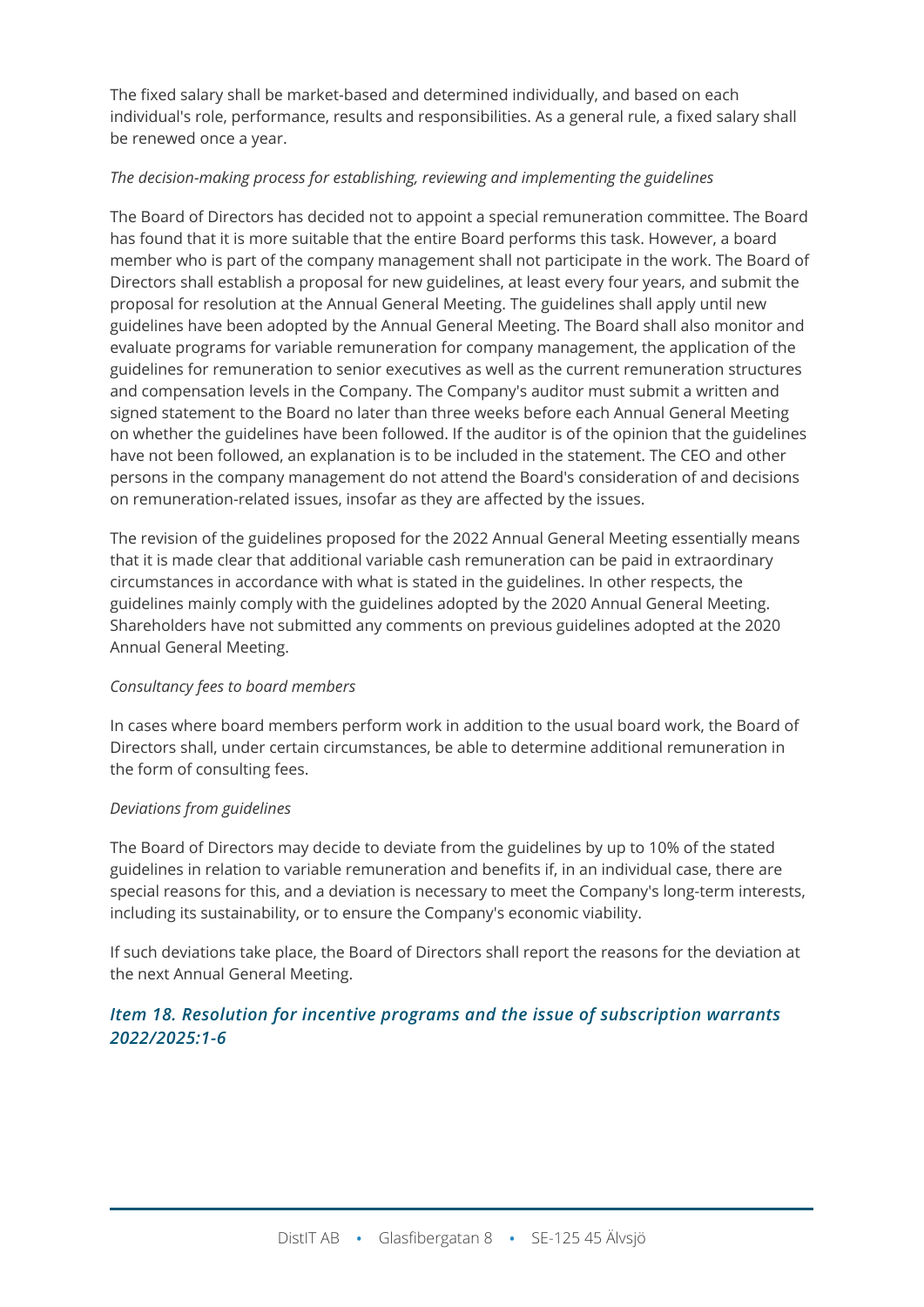The Board of Directors of DistIT AB (publ) (the "**Company**") proposes that the Annual General Meeting resolves to introduce an incentive program and issue, with deviation from the shareholders' preferential rights, of up to a total of 450 000 subscription warrants, divided into six different warrant series, with the accompanying right to subscribe for a maximum of 450,000 new shares.

#### *Reasons for the proposal and the deviation from the shareholders' preferential rights*

The right to subscribe for the new subscription warrants shall only appertain to the Company's CEO and CFO as well as certain other key persons within the Group. The Board of Directors believes that the long-term ownership commitment of these people can be expected to stimulate an increased interest in the business and earnings development, increase motivation and solidarity with the Company. The Board therefore deems that the proposal is beneficial for the Company and its shareholders.

#### *Issue of subscription warrants*

Warrants will be issued in six different series:

| <b>Series</b> | <b>Number of subscription warrants</b> |
|---------------|----------------------------------------|
| 2022/2025:1   | 75 000                                 |
| 2022/2025:2   | 75 000                                 |
| 2022/2025:3   | 75 000                                 |
| 2022/2025:4   | 75 000                                 |
| 2022/2025:5   | 75 000                                 |
| 2022/2025:6   | 75 000                                 |

For each warrant series, there are different conditions for calculating the subscription price at which shares can be subscribed, see below.

The right to subscribe for the warrants 2022/2025: 1-6 shall, with deviation from the shareholders' preferential rights, accrue to the Company's CEO Robert Rosenzweig and certain other key persons in the Company and subsidiaries in accordance with the maximum distribution per person below. Oversubscription is not possible.

| <b>Series</b>   | <b>CEO</b> | Other key persons in the Company and subsidiaries<br>(maximum) (maximum per person) |
|-----------------|------------|-------------------------------------------------------------------------------------|
| 2022<br>/2025:1 | 33 3 3 5   | 25 000                                                                              |
| 2022<br>/2025:2 | 33 333     | 25 000                                                                              |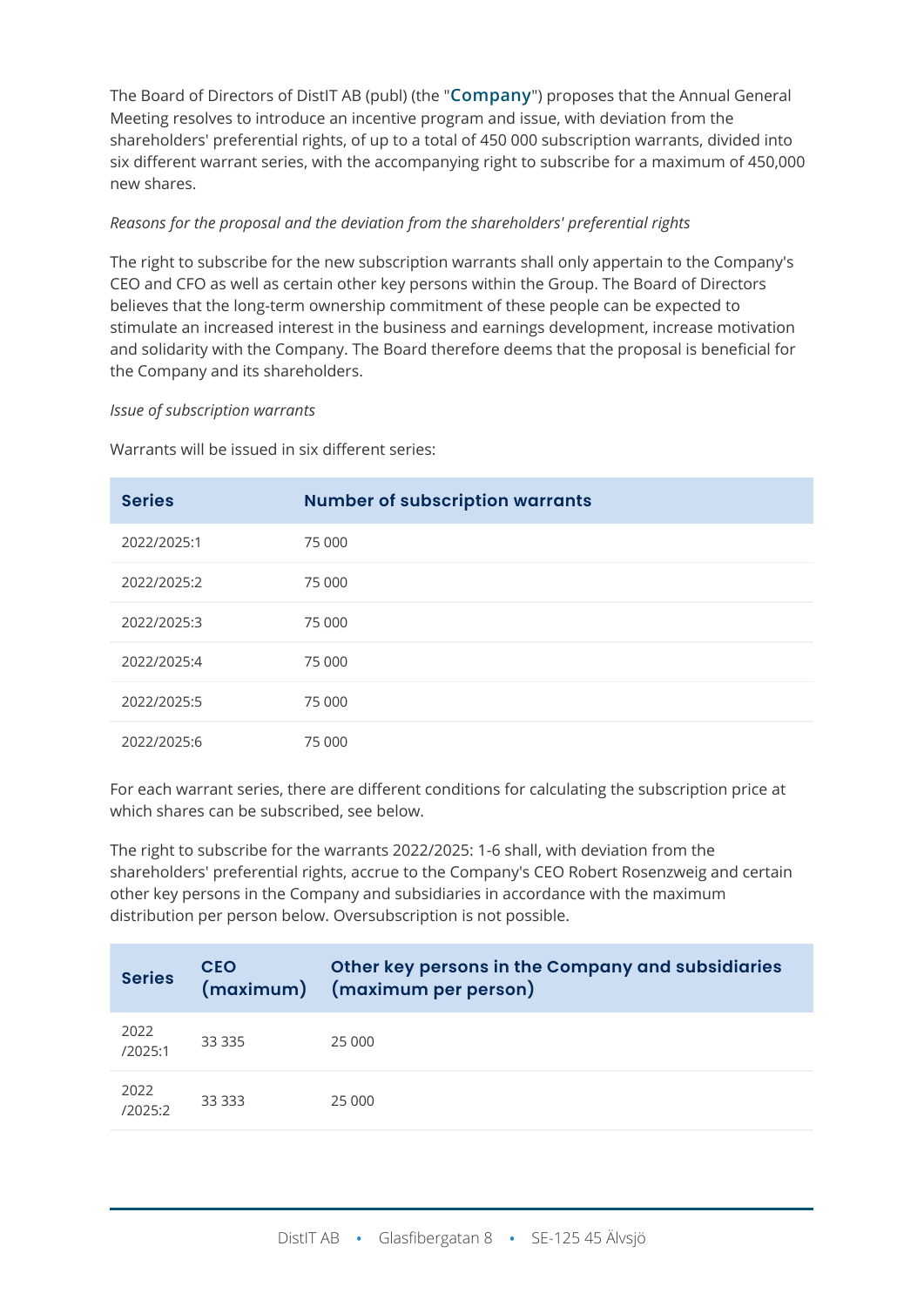| 2022<br>/2025:3 | 33 3 3 3 | 25 000 |
|-----------------|----------|--------|
| 2022<br>/2025:4 | 33 3 3 3 | 25 000 |
| 2022<br>/2025:5 | 33 3 3 3 | 25 000 |
| 2022<br>/2025:6 | 33 3 3 3 | 25 000 |

The persons who have the right to subscribe for the subscription warrants shall notify how many warrants they wish to subscribe for. The Board of Directors decides on individual allocation to the category Other key persons in the Company and subsidiaries, taking into consideration such persons' positions within the Group and total remuneration. The allocation per person may not exceed the maximum distribution stated above, but may be lower.

Subscription of the warrants shall take place on the subscription list no later than June 7, 2022. The Board of Directors has the right to extend the subscription period. In order to be granted an allocation, the subscribers will need to enter into an agreement with the Company whereby the Company is given the right to repurchase subscription warrants if the subscriber's employment or assignment in the group ends or if the subscriber would transfer warrants to third parties.

The subscription price for the warrants shall correspond to the market value of the warrants. The market value of each warrant series shall be calculated by an independent expert using the Black & Scholes warrant pricing model and shall be based on the volume-weighted average price of the Company's share on the Nasdaq First North Premier Growth Market during the period from April 28, 2022 to June 3, 2022 ("**Average Price**"). The premium shall be added to the free premium fund. The subscription price must be paid within three business days after the subscription. The Board has the right to extend the payment period.

Each subscription warrant entitles the holder to subscribe for one (1) share in the Company. The price at which new shares are issued shall be determined as follows:

#### **Series Subscription price per share**

| 2022<br>/2025:1 | If the volume-weighted average price for the Company's share during the period from April<br>28, 2025 to June 3, 2025 exceeds 140 percent of the Average Price (barrier level), the<br>subscription price per share shall correspond to the Average Price, rounded to the second<br>decimal place. Otherwise, the subscription price shall be 240 percent of the Average Price. |
|-----------------|---------------------------------------------------------------------------------------------------------------------------------------------------------------------------------------------------------------------------------------------------------------------------------------------------------------------------------------------------------------------------------|
| 2022<br>/2025:2 | If the volume-weighted average price for the Company's share during the period from April<br>28, 2025 to June 3, 2025 exceeds 160 percent of the Average Price (barrier level), the<br>subscription price per share shall correspond to the Average Price, rounded to the second<br>decimal place. Otherwise, the subscription price shall be 240 percent of the Average Price. |
| 2022<br>/2025:3 | If the volume-weighted average price for the Company's share during the period from April<br>28, 2025 to June 3, 2025 exceeds 180 percent of the Average Price (barrier level), the<br>subscription price per share shall correspond to the Average Price, rounded to the second<br>decimal place. Otherwise, the subscription price shall be 240 percent of the Average Price. |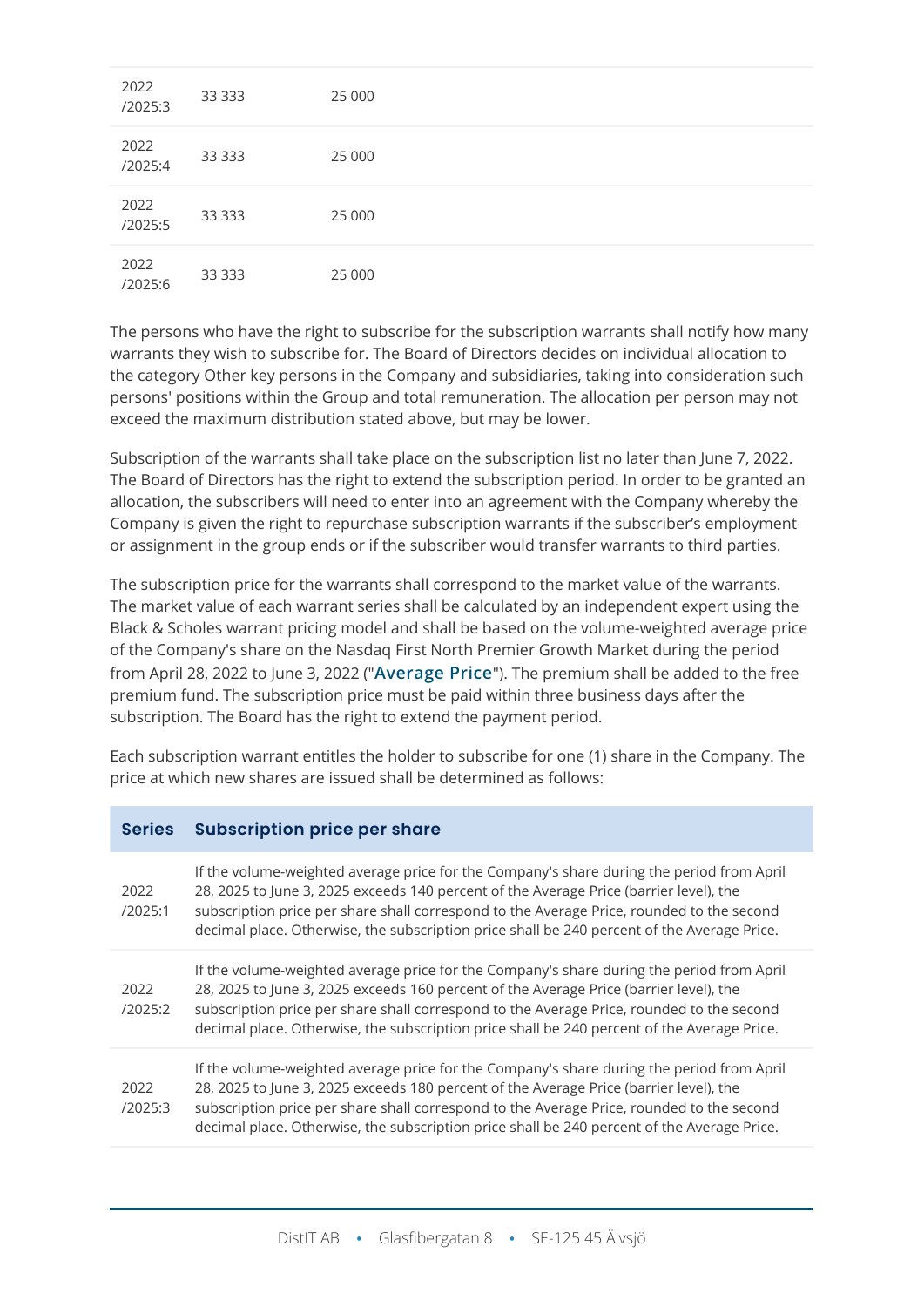| 2022<br>/2025:4 | If the volume-weighted average price for the Company's share during the period from April<br>28, 2025 to June 3, 2025 exceeds 200 percent of the Average Price (barrier level), the<br>subscription price per share shall correspond to the Average Price, rounded to the second<br>decimal place. Otherwise, the subscription price shall be 240 percent of the Average Price. |
|-----------------|---------------------------------------------------------------------------------------------------------------------------------------------------------------------------------------------------------------------------------------------------------------------------------------------------------------------------------------------------------------------------------|
| 2022<br>/2025:5 | If the volume-weighted average price for the Company's share during the period from April<br>28, 2025 to June 3, 2025 exceeds 220 percent of the Average Price (barrier level), the<br>subscription price per share shall correspond to the Average Price, rounded to the second<br>decimal place. Otherwise, the subscription price shall be 240 percent of the Average Price. |
| 2022<br>/2025:6 | If the volume-weighted average price for the Company's share during the period from April<br>28, 2025 to June 3, 2025 exceeds 240 percent of the Average Price (barrier level), the<br>subscription price per share shall correspond to the Average Price, rounded to the second<br>decimal place. Otherwise, the subscription price shall be 240 percent of the Average Price. |

Issuance of new shares with support of the subscription warrants can take place during the period from June 8, 2025 to June 30, 2025. In the event that the subscription period falls under a so-called closed period, when the subscriber is prevented from subscribing to shares in accordance with rules or routines applicable at any given time to prevent market abuse, the period is postponed by ten trading days after the end of the closed period. The new shares that may be issued at subscription are not subject to any reservations. A share that have been issued after subscription entail the right to a dividend for the first time on the record date for dividends that falls immediately after the share has been entered in the share register kept by Euroclear Sweden AB.

Upon full exercise of the subscription warrants, the share capital will increase by a maximum of SEK 900 000 by issuing a maximum of 450 000 shares, each with a quota value of SEK 2.00, corresponding to a dilution effect of approximately 3.1 percent of the total number of shares and votes in the Company. The number of shares that each subscription warrant entitles the right to subscribe for, and the subscription price and barrier level may be adjusted in accordance with the full terms and conditions of the subscription warrants.

A resolution under this item will not be valid unless it has been supported by shareholders representing at least nine tenths of both the votes cast and the shares represented at the Annual General Meeting.

## *Item 19. Resolution on the authorization for the Board to issue shares*

The Board of Directors proposes that the Annual General Meeting resolves to authorize the Board to, on one or several occasions, with or without deviation from the shareholders' preferential rights, decide on a new issue of shares corresponding to a dilution of a maximum of 10 percent of the Company's share capital and total number of votes at the time the authorization is used for the first time. Furthermore, such issues may take place against a cash payment, through non-cash and offset, or otherwise combined with conditions. The authorization shall primarily be used for the implementation of acquisitions or financing of the Company's operations.

Resolutions pursuant to this item are valid only if they have been supported by shareholders representing at least two thirds of both the votes cast and the shares represented at the meeting.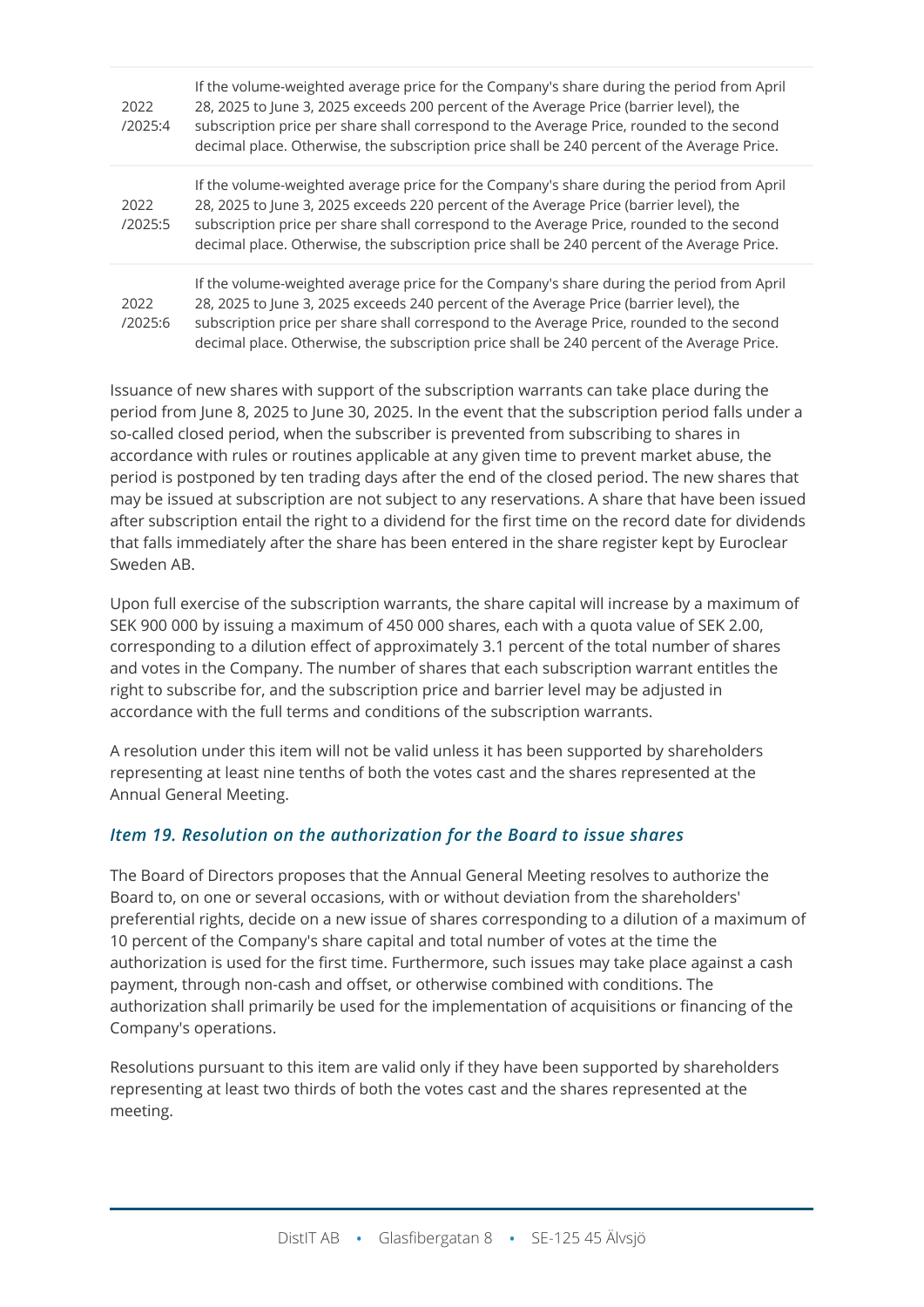## *Item 20. Resolution on the authorization to register resolutions determined by the Annual General Meeting*

The Board of Directors proposes that the Annual General Meeting resolves that the Board of Directors, or the board appointed in its place, be authorized to make the minor adjustments in the resolutions that may prove to be necessary in connection with the registration of the matters dealt with and decisions taken with the Swedish Companies Registration Office.

#### **Documentation and information**

The annual report, the auditor's report, the power of attorney and the Board of Directors' complete proposal for resolutions in accordance with the above, and associated documentation in accordance with the Swedish Companies Act (2005:551), will be available at the Company's offices, address as above, and on the Company's website, **[www.distit.se](http://www.distit.se/)**, no later than three weeks before the Annual General Meeting Copies of the said documentation are also sent to the shareholders who request it, and thereby state their address. Documentation will also be available at the meeting.

The Board of Directors and the CEO shall, in accordance with the Swedish Companies Act (2005: 551), at the request of shareholders, provided that the Board of Directors considers that this can take place without significant damage to the Company, provide information at the General Meeting on circumstances which may affect the assessment of a matter on the agenda, and circumstances which may affect the assessment of the Company's financial situation.

## **Information on the number of shares and votes**

The total number of registered shares and votes in the Company at the time of issuance of this notice is 14 040 466.

*This English version of the year-end report is provided as a service, and is therefore superseded by the original publication in Swedish in the event of any discrepancies.*

## **For further information, please contact:**

Stefan Charette, Chair of the Board, DistIT AB E-mail: **[Charette@athanase.se](mailto:Charette@athanase.se)**

or

Philip Gunnarsson CFO DistIT AB Mobile: +46 730 86 96 82 E-mail: **[Philip.Gunnarsson@distit.se](mailto:Philip.Gunnarsson@distit.se)**

#### **Contact information for DistIT AB's Certified Advisor:**

Erik Penser Bank AB Phone: +46 8 463 83 00 E-mail: **[certifiedadviser@penser.se](mailto:certifiedadviser@penser.se)**